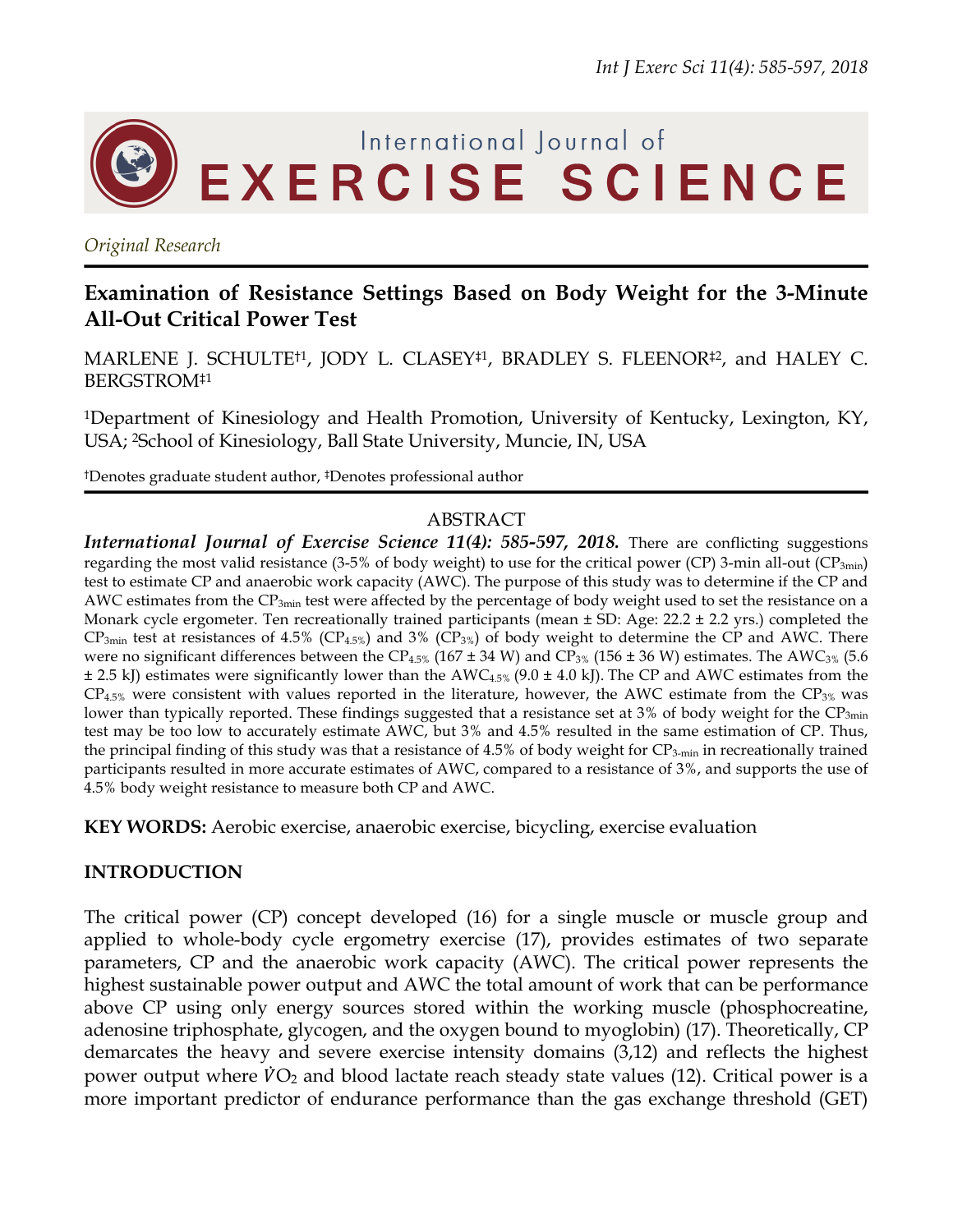and  $VO_{2peak}$  (11). The AWC has been shown (18) to be highly related to the total work completed during the Wingate 30 s all-out test and useful in the prediction of endurance performance (6). Specifically, the inclusion of AWC, in addition to aerobic parameters, significantly improved endurance performance predictions in an otherwise homogenous aerobically trained population. Thus, previous studies (6,11,18) have shown the CP and AWC parameters from the CP test are valid estimations of aerobic and anaerobic capabilities, respectively, and have practical implications in the prediction of performance.

One of the primary applications the CP parameter is the demarcation of the exercise intensity domains (12,21). Gaesser and Poole (12) described three distinct exercise intensity domains; moderate, heavy, and severe. The moderate domain includes exercise intensities that result in  $\dot{V}O_2$  and blood lactate response that reach steady state values within 2-3 min and exercise can be maintained for at least 60 min (12,21). The gas exchange threshold (GET) demarcates the moderate from heavy domains (12). Continuous exercise performed above the GET, within the heavy domain, results in a gradual rise in  $\dot{V}O_2$  and blood lactate beyond the third min, but eventually reach a delayed steady-state and exercise can typically be maintained beyond 20 to 30 min (12,21). Exercise intensities performed within the severe domain result in continuous increases in  $\dot{V}O_2$  and blood lactate until exhaustion is reached, typically within 20 min (14,21). Poole et al. (21) suggested that CP demarcates the heavy from the severe exercise intensity domains. Specifically, the authors (21) showed that subjects could complete a 24 min constant power output ride at CP, but 7 of 8 subjects could not complete a 24 min ride at CP + 5% of the maximal power. In addition, the blood lactate and  $\dot{V}O_2$  responses stabilized during the ride at CP, but continued to rise during the ride at  $CP + 5\%$ . Recently, it has been suggested (3) that the respiratory compensation point (RCP), measured during an incremental test, may represent a similar intensity as CP. Therefore, taken together, previous studies (3,21) indicated CP and the RCP may reflect a similar exercise intensity and demarcate the heavy and severe exercise intensity domains.

Originally, the CP test required the measurement of the amount of work  $(W_{lim})$  completed during a series of 3 to 4 exhaustive, constant power outputs and the time to exhaustion  $(T_{lim})$ (16,17). The multiple, exhaustive work bouts required for the CP test may limit the application of the model. Therefore, several studies (4,13) have examined different methodological variations of the number of work bouts required to determine CP. Housh et al. (13) showed that both CP and AWC could be estimated from two constant power output rides to exhaustion using the linear, total work versus  $T_{\text{lim}}$  model. More recently, a methodological change to the CP test was developed utilizing a single, 3-min all-out test ( $CP_{3min}$ ) (7,22). The 3min duration was selected because it allowed enough time to yield a stable power output during the last 30 s of the test, termed the end test power (EP), and hypothesized to reflect CP. In addition, the work performed above the EP (W' which is analogous to AWC) could be calculated. Vanhatalo et al. (22) reported no difference between the EP estimated from the  $CP_{3min}$  test and CP estimated from the original multiple work bout model or between W' and AWC. Thus, the authors (22) concluded that CP and AWC could be accurately estimated from a 3-min all-out test.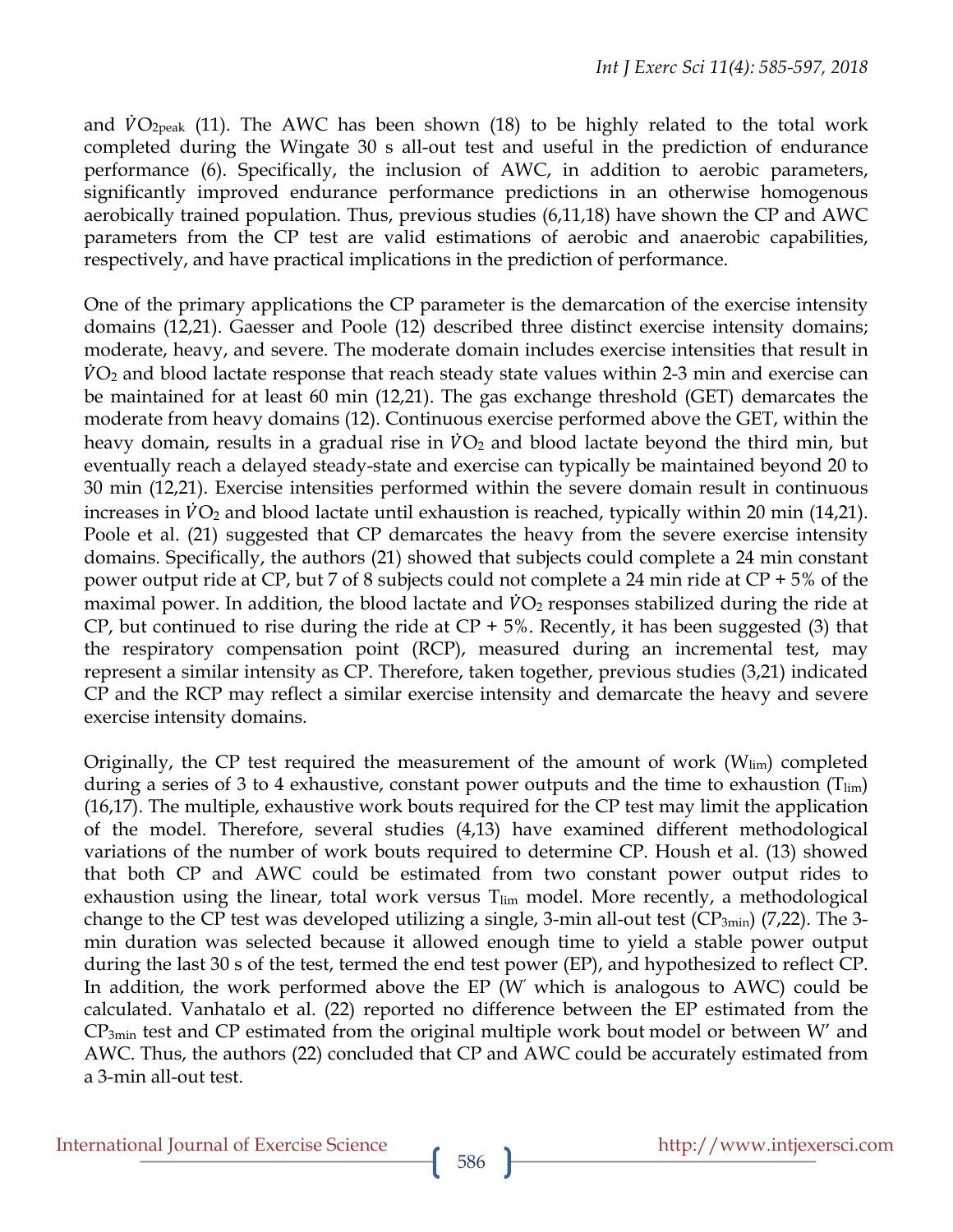The  $CP_{3min}$  test of Burnley et al. (7) and Vanhatalo et al. (22) provided a less physically demanding protocol compared with the traditional multiple workbout model. The authors (7,22) methodology, however, required an incremental test to exhaustion prior to the  $CP_{3min}$ test to determine the  $\dot{V}O_2$  peak and GET. These parameters were used determine the resistance setting for the 3-min all-out test. Thus, the  $CP_{3min}$  test proposed by Burnley et al. (7) and Vanhatalo et al. (22) was not truly a single workbout test. In an attempt to improve the applicability of the  $CP_{3min}$  test, Bergstrom et al. (2) hypothesized that a single 3-min all-out test with resistance set as a percentage of body weight could be used to estimate CP and AWC. The authors (2) reported the CP and AWC estimates from the  $CP_{3min}$  test, with the resistance set at 4.5% body weight, were not significantly different from CP and AWC estimates from the multiple workbout total work versus  $T_{\text{lim}}$  model. These findings (2) indicated that CP and AWC could be determined from a single work bout, with the resistance set based on body weight, without the need to measure gas exchange parameters during an incremental exercise test to exhaustion.

Recently, Clark et al. (8) further examined the  $CP_{3min}$  test protocol. The authors (8) developed criteria for setting the resistance for the  $CP_{3min}$  based on a percentage of body weight that was dependent upon an individuals' activity level; 3% for recreationally trained individuals, 4% for anaerobic/aerobic sport athletes, and 5% for endurance athletes. The authors (8) reported no difference between the CP estimates from the test with a resistance set based on body weight and activity level, and the CP estimates from a CP<sub>3min</sub> test of Burnley et al. (7) and Vanhatalo et al. (22). Thus, currently there are 3 separate recommendations (2,9,10,31) for estimating CP and AWC from a  $CP_{3min}$  test for recreationally trained participants. The actively level dependent resistance setting recommendation for recreationally trained participants (3%), however, was made in a small sample  $(n = 3)$  and no comparison was made between parameter (CP and AWC) estimates from the  $CP_{3min}$  test completed at other percentages of body weight resistance (8). Previous evidence (2) examining the  $CP_{3min}$  test with the resistance set at 3.5% and 4.5% percentage of body weight indicated no significant difference between parameter estimates (CP or AWC) in recreationally trained participants. The 3.5% resistance setting, however, resulted in an AWC estimate that was significantly lower than the original multiple work bout model (24), but no differences were reported among the CP values from the weight resistance protocols (3.5 and 4.5%) and original multiple work bout model (17). No previous studies, however, have compared estimates of CP and AWC from the 3-min all-out test with the resistance set at 4.5% of body weight, as recommended by Bergstrom et al. (2) and the resistance set as a percent of body weight dependent upon activity level (3% for recreationally trained participants), as recommended by Clark et al. (8). Thus, it is still unclear if separate recommendations that are dependent upon activity level are necessary for setting the body weight resistance for the CP<sub>3min</sub> test in recreationally trained participants. Therefore, the purpose of this study was to determine if the CP and AWC estimates from a single, 3-min allout test are affected by the percentage of body weight used to set the resistance on a mechanically braked cycle ergometer in recreationally trained individuals. Based on previous studies (2,7,8,22), we hypothesized that the resistance setting (3% or 4.5%) for the  $CP_{3min}$  test would have no effect on the CP estimates, but a resistance of 3% would result in significantly lower AWC estimates than 4.5%.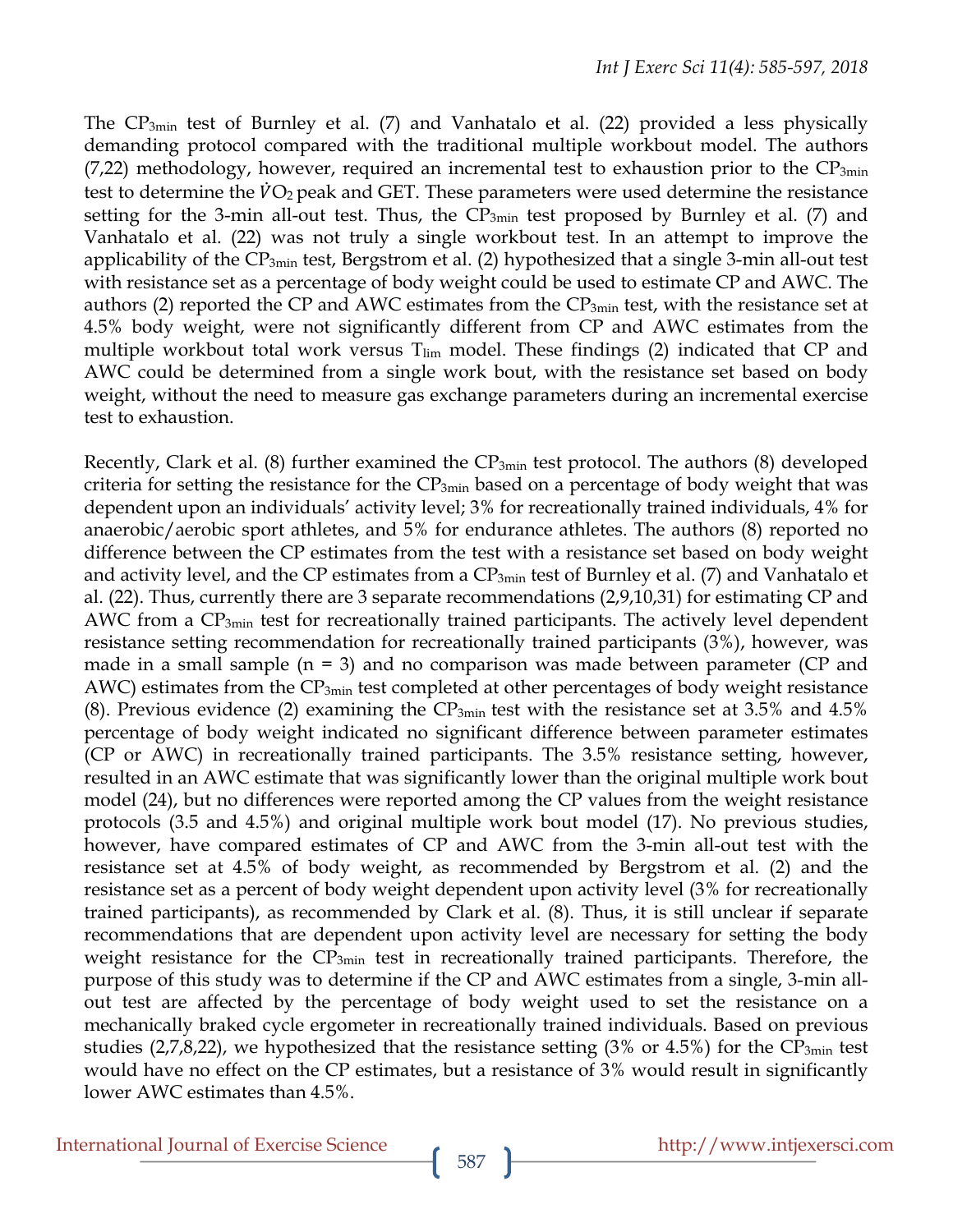# **METHODS**

## *Participants*

Ten recreationally trained participants (6 women, 4 men; mean ± *SD* age: 22.2 ± 2.2 yrs; body mass: 71.9 ± 19.3 kg) were recruited for this study (Table 1). Recreationally trained was defined according to the American College of Sports Medicine, as an individual who engages in 150 min  $wk<sup>-1</sup>$  of moderate intensity exercise (19). Specifically, the participants' reported participation in physical activities that included running ( $n = 4$ ), cycling ( $n = 4$ ), weightlifting  $(n= 3)$ , kickboxing  $(n = 2)$ , swimming  $(n = 1)$ , and recreational sports (e.g., soccer, rugby, basketball etc.) ( $n = 6$ ). The participants had no known cardiovascular, pulmonary, metabolic, muscular and/or coronary heart disease. This study was approved by the University Institutional Review Board for Human Participants. All participants completed a health history questionnaire and signed a written informed consent document before testing. The participants were asked to refrain from strenuous exercise and caffeine consumption for at least 24 hours prior to testing. The testing was conducted at the same time of day for each participant.

| <b>Table 1.</b> Mican $\pm$ 5D for the participant demographics. |                   |                 |                |                           |                           |  |
|------------------------------------------------------------------|-------------------|-----------------|----------------|---------------------------|---------------------------|--|
| Age                                                              | Height            | BМ              | BF             | LBM                       | $\dot{V}O_2$ Peak         |  |
| (years)                                                          | (cm)              | (kg)            | (0/0)          | (kg)                      | $(mL \text{ kg-1 min-1})$ |  |
| $22.1\pm$<br>2.5                                                 | $170.6\pm$<br>8.7 | $70.8+$<br>18.5 | $25.0 \pm 9.9$ | 50.7 <sub>±</sub><br>15.0 | 46.5±<br>7.3              |  |

BM = body mass; BF = body fat; LBM = total lean body mass

## *Protocol*

The participants visited the laboratory on three occasions. During the first visit, resting heart rate and blood pressure were taken manually prior to resting electrocardiogram (ECG) (Nihon Kohden, ECG-1550A) to ensure participants were free from cardiovascular disease risk factors. Following the ECG, the participants performed an incremental cycle ergometer test to exhaustion for the determination of GET, RCP, and  $\dot{V}O_2$  peak. Before either the second or third visit all participants completed a total body dual-energy X-ray absorptiometry (DXA) scan for the determination of body composition parameters. During visits two and three, the participants performed one of two, randomly ordered, CP<sub>3min</sub> tests to estimate CP and AWC. The resistance for the  $CP_{3min}$  was set at 3% body weight ( $CP_{3%}$ ) or at 4.5% body weight ( $CP_{4.5%}$ ).

An incremental test to exhaustion was performed on a calibrated Lode electronically-braked cycle ergometer (Corival, Groningen, The Netherlands) for the determination of  $\dot{V}O_2$  peak, GET, and RCP. Prior to testing, the seat height of the ergometer was adjusted so that the participant's legs were near full extension at the bottom of the pedal revolution. The test was completed at a pedal cadence of 70 rev min<sup>-1</sup> and toe cages were used to maintain pedal contact throughout the test. The participants were fitted with a nose clip and breathed through a two-way valve (Hans Rudolph 2700 breathing valve, Kansas City, MO). A calibrated TrueMax 2400 metabolic cart (ParvoMedics, Sandy, UT) was used to collect and analyze the expired gas samples. The gas analyzers were calibrated with room air and gases of known

International Journal of Exercise Science http://www.intjexersci.com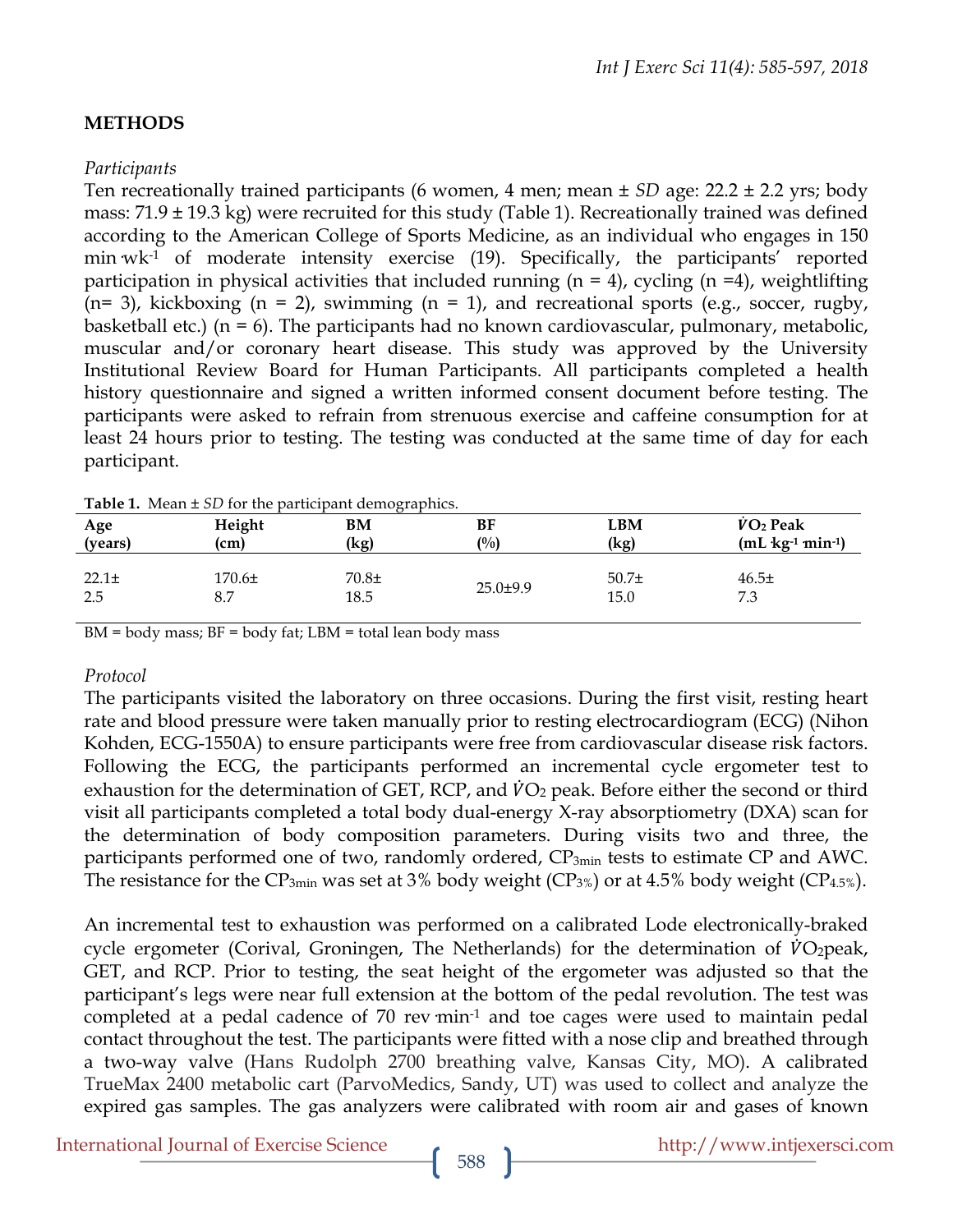concentration prior to all testing sessions. The  $O_2$ ,  $CO_2$ , and ventilatory parameters were expressed as 30 s averages. In addition, the heart rate was recorded with a Polar Heart Rate Monitor (Polar Electro Inc., Lake Success, NY) that was synchronized with the metabolic cart. The test began at 50 W and the power output increased by 30 W every 2 min until voluntary exhaustion or the participant's pedal rate decreased below 70 rev min<sup>-1</sup> for more than 10 s, despite verbal encouragement. Verbal encouragement was provided throughout the test. This protocol was selected so that subjects would exhaust within 8 to 12 min (20). The  $\dot{V}O_{2\text{peak}}$  was defined as the highest 30 s average  $\dot{V}O_2$  value recorded during the test. The power output associated with  $\dot{V}O_{2\text{peak}}$  (P $\dot{V}O_{2\text{peak}}$ ) was determined from the regression equation developed from the power output versus  $\dot{V}O_2$  relationship.

The GET was determined from the  $\dot{V}CO_2$  versus  $\dot{V}O_2$  relationship using the V-slope method described by Beaver et al. (1). The RCP was determined using the  $\dot{V}E$  versus  $\dot{V}CO_2$  relationship described by Beaver et al. (1). The power outputs at the GET and RCP were determined from a regression equation derived from the power output versus  $\dot{V}O_2$  relationship during the incremental test.

The CP3min test was performed on the Monark 894E cycle ergometer (Monark Exercise AB, Vansbro, Sweden). The cycle ergometer was calibrated according to the manufacturers instructions prior to testing. A 5 min warm-up at  $\sim$  50 W, followed by 5 min of rest was provided prior to the test. The participants then completed 3 min of unload cycling. In the last 5 s of the unloaded phase, the participants were instructed to reach a cadence as high as possible. The resistance was applied to the flywheel when the cadence was  $> 110$  rev⋅min-1. The resistances were randomized between  $CP_{3\%}$  and  $CP_{4.5\%}$  of body weight. The participants were instructed to maintain their cadence as high as possible for 3 min. Verbal encouragement was provided to the participants, but they were not aware of the elapsed time, cadence, power output, or heart rate. The power output during the test was recorded with the Monark ATS Software (Monark Exercise AB, Vansbro, Sweden). The CP and AWC parameters from the CP3min tests were estimated from the power versus time relationships (Figure 1). The CP was the average power output over the final 30 s of the test and the AWC was calculated as the work done above CP using the following equation (8): AWC = 150 s ( $P_{150}$  – CP), where AWC is expressed in joules and P<sub>150</sub> is the mean power output for the first 150 s of the test, and P<sub>150</sub> and CP are expressed in watts. The test-retest reliability for the CP and AWC parameters from our laboratory indicated the ICC values were  $R = 0.91$  and  $R = 0.79$ , respectively, with no significant mean differences between test and retest.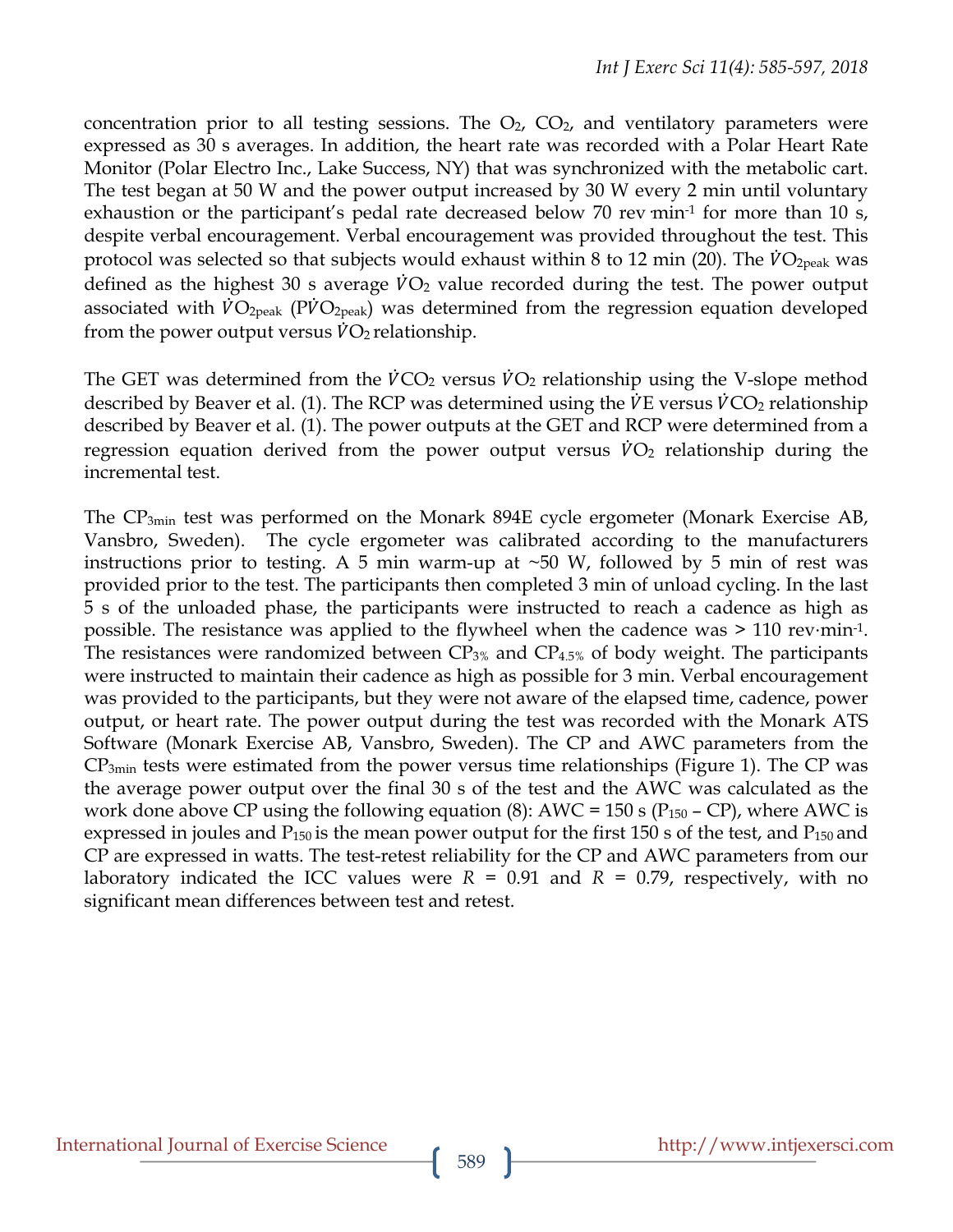

Figure 1. Schematic representation of the 3-min all-out critical power (CP<sub>3min</sub>) test response to estimate the critical power (CP) and anaerobic work capacity (AWC). The gray area under the curve represents the AWC and was estimated from the equation AWC = ([mean power (MP) (average power during first 150 seconds) – CP] x 150) / 100. The black vertical lines represent CP, which was the average power during the last 30 sec of the test.

Each participant underwent a single total body DXA scan to provide measures of body composition for the descriptive characteristics of the subjects. Total body DXA scans were performed using a Lunar Prodigy iDXA (Lunar Inc., Madison, WI) bone densitometer. A urine pregnancy test was administered immediately prior to the DXA scan to ensure the female participants were not pregnant. The participants were instructed to remove all objects such as jewelry or eyeglasses and wore t-shirt and shorts containing no metal during the scanning procedure. All scans were analyzed by a single trained investigator using the Lunar software version 13.10. DXA fat mass (kg), DXA mineral-free lean mass (LBM; kg), and DXA percent fat (%Fat) were assessed (23). Prior to each visit, the participants were weighed on a stadiometer scale (Detecto®- 439-Physician Scale, Webb City, MO). The participants' body weight was used to set the resistance for the  $CP_{3min}$  tests (3% and 4.5% of body weight).

#### *Statistical Analysis*

The mean differences between CP and AWC estimates from the  $CP_{4.5\%}$  and the  $CP_{3\%}$  were examined using separate paired samples t-tests. In addition, the mean differences between the peak power output (highest five s average power output during the test) from the CP4.5% and the CP3% were examined using separate paired samples t-tests. The relationship between the two estimates of CP and AWC (from the  $CP_{4.5\%}$  and  $CP_{3\%}$  tests) were described using separate Pearson product-moment correlation coefficients. Separate Bland and Altman analyses (5) were used to assess the agreement between the  $CP_{3\%}$  and  $CP_{4.5\%}$  as well as the AWC<sub>3%</sub> and AWC4.5%. The 95% limits of agreement (LOA) were calculated. Mean differences among the CP3%, CP4.5%, GET, and RCP were examined using separate, one-way repeated measures ANOVAs with Bonferroni corrected pairwise comparisons. A zero order correlation matrix was used to examine the relationship among  $CP_{3\%}$ ,  $CP_{4.5\%}$ , GET, RCP, AWC<sub>3%</sub>, and AWC<sub>4.5%</sub>. An Alpha level of *p* **<** 0.05 was considered statistically significant for all statistical analyses. All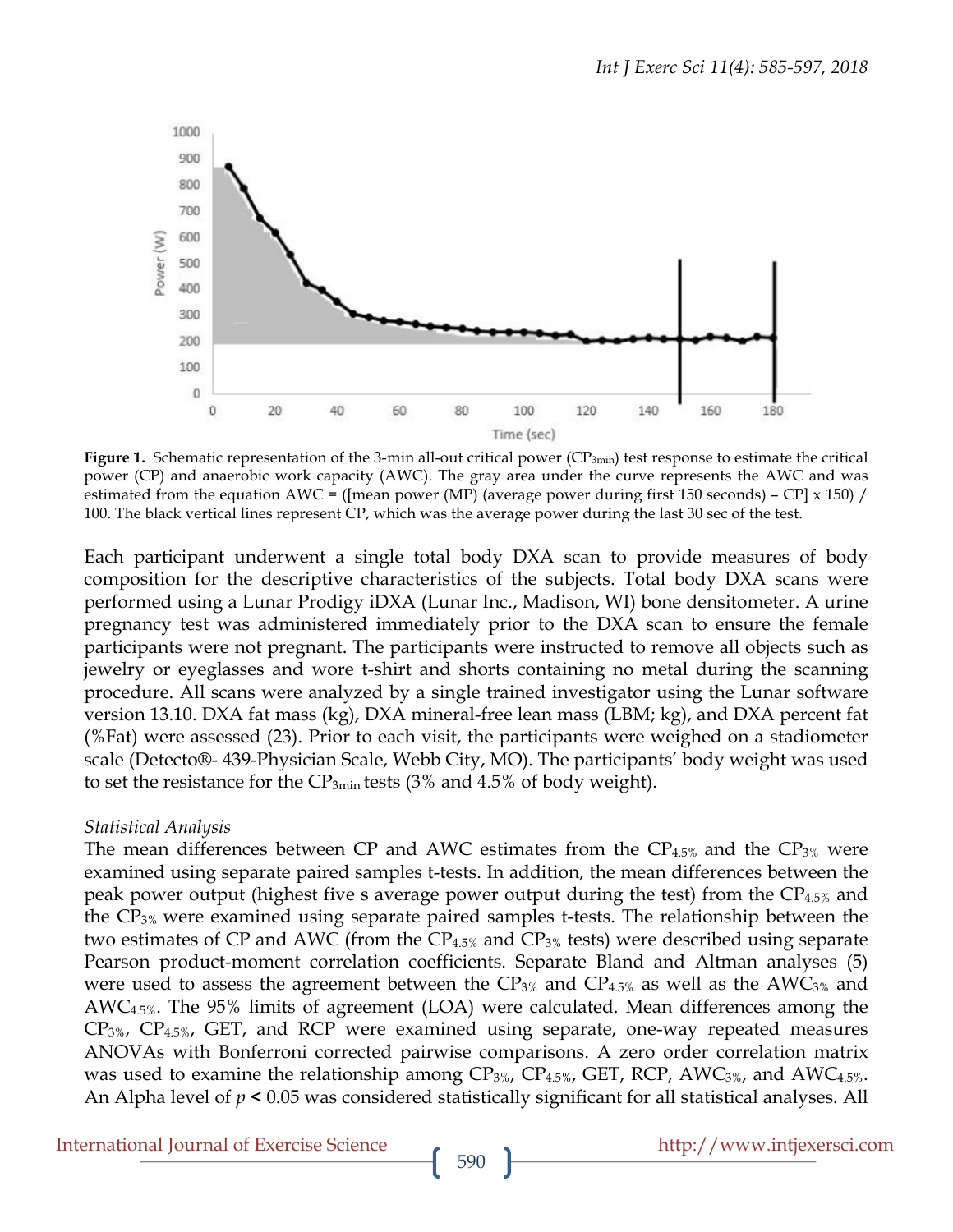statistical analyses were performed with Statistical Package for the Social Sciences software (v.23.0 IBM SPSS Inc., Chicago, Illinois, USA).

### **RESULTS**

Table 2 displays individual participant values for  $CP_{3\%}$ ,  $CP_{4.5\%}$ , AWC<sub>3%</sub>, and AWC<sub>4.5%</sub> as well as the mean  $(\pm SD)$  for the groups. There was no statistically significant difference  $(t(9) = 1.793$ ,  $p = 0.106$ ) between CP<sub>3%</sub> (156 ± 36 W; 76 ± 16% PVO<sub>2peak</sub>) and CP<sub>4.5%</sub> (167 ± 34 W; 81 ± 14%  $P\dot{V}O_{\text{2peak}}$ ) and there was a high correlation between the two variables ( $r = 0.866$ ,  $p = .001$ ). There was, however, a statistically significant difference  $(t(9) = 5.712, p < .001)$  between AWC<sub>3%</sub>  $(5.6 \pm 2.5 \text{ kJ})$  and AWC<sub>4.5%</sub>  $(9.0 \pm 4.0 \text{ kJ})$ , but a high correlation between the two variables (*r* = 0.924,  $p < 0.001$ ). The 95% LOA for the CP<sub>3%</sub> and CP<sub>4.5%</sub> estimates ranged from -25.45 to 50.88 W, and there was a moderately high, but not statistically significant relationship ( $r = 0.105$ ,  $p =$ 0.773) between the difference  $(CP_{4.5\%}-CP_{3\%})$  and the mean of the two measures (Figure 2). The 95% LOA for the AWC<sub>3%</sub> and AWC<sub>4.5%</sub> estimates ranged from -0.35 to 7.30 kJ. There was a statistically significant, moderately high correlation ( $r = 0.764$ ,  $p = 0.010$ ) between the mean difference (AWC<sub>4.5%</sub> - AWC<sub>3%</sub>) and the mean of the two measures (Figure 3). The patterns of responses for the  $CP_{3\%}$  and  $CP_{4.5\%}$  tests are presented in Figure 4. There was a statistically significant difference ( $t(9)$  = 3.857;  $p$  = 0.004) between the CP<sub>3%</sub> peak power (455  $\pm$  162 W) and  $CP_{4.5\%}$  peak power (531 ± 161 W).

The results of the one-way repeated measures ANOVA for the fatigue thresholds  $(CP_{4.5\%},$ CP3%, GET, and RCP) indicated there were statistically significant differences among the power outputs (F  $(3, 27) = 20.12$ ,  $p < 0.001$ , partial  $\eta^2 = 0.691$ ). The follow-up pairwise comparisons indicated a statistically significant lower power output at the GET (104  $\pm$  24 W) compared to the CP3% (156 ± 36 W; t = 5.150; *d =* 1.29), CP4.5% (167 ± 34 W; t = 4.087; *d =* 1.63), and the RCP (165 ± 32 W; t = 6.134; *d =* 1.940). There were, however, no statistically significant differences among power outputs for  $CP_{3\%}$ ,  $CP_{4.5\%}$ , and RCP (Table 2). Table 3 displays the zero-order correlation matrix for  $CP_{3\%}$ ,  $CP_{4.5\%}$ , GET, RCP, AWC<sub>3%</sub>, and AWC<sub>4.5%</sub>. There was a statistically significant, moderately high correlation between the RCP and CP3% (*r* = 0.782) and a high correlation between RCP and  $CP_{4.5\%}$  ( $r = 0.860$ ). There were no statistically significant correlations between the GET and any of the CP test parameters or RCP and the correlation coefficients (*r* = 0.118 – 0.377).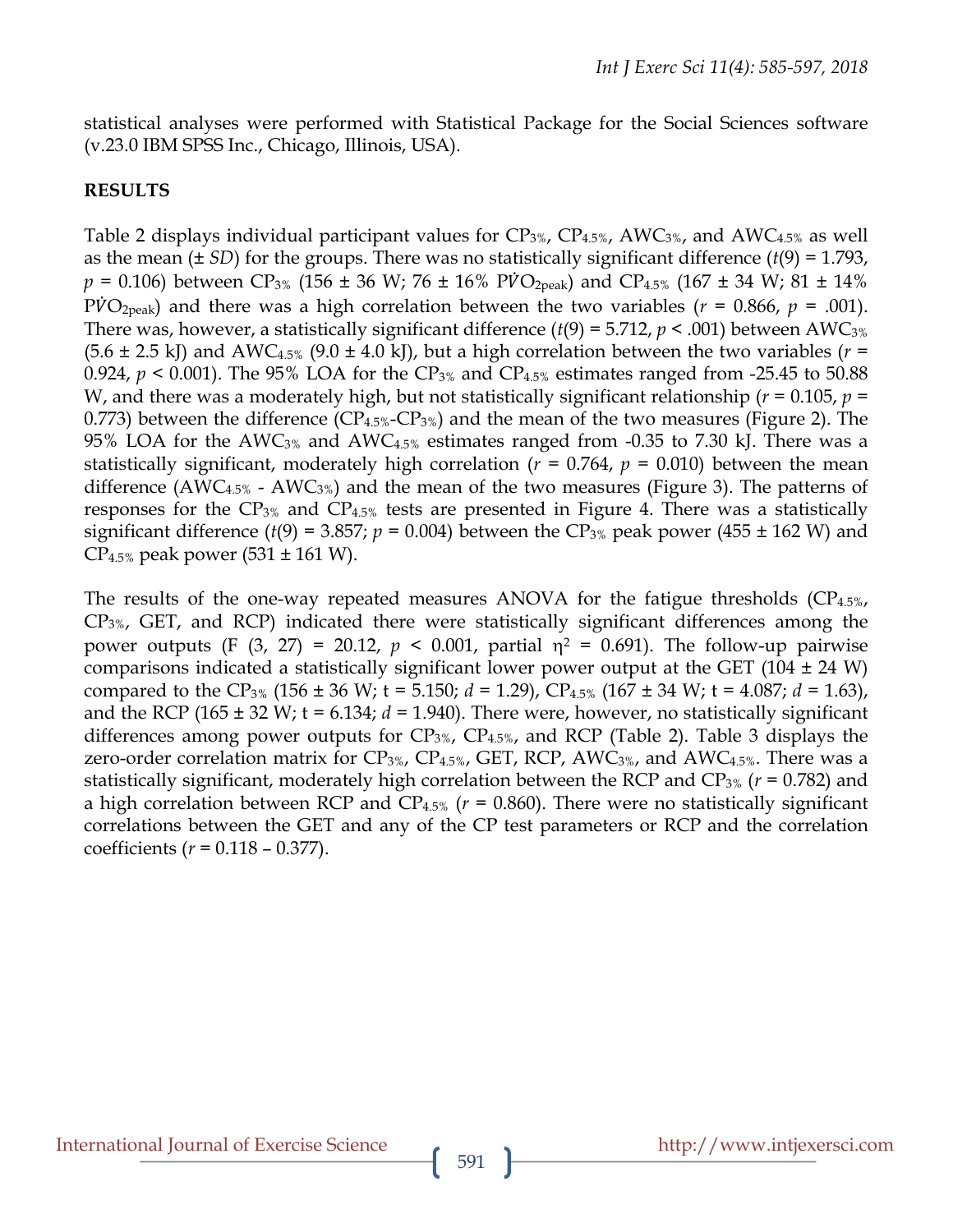|                | $CP_{3\%}$ | $CP_{4.5\%}$ | $\text{AWC}_{3\%}$ | $\text{AWC}_{4.5\%}$ | <b>GET</b> | <b>RCP</b> |
|----------------|------------|--------------|--------------------|----------------------|------------|------------|
| Participant    | (W)        | (W)          | (kJ)               | (kJ)                 | (W)        | (W)        |
| $\mathbf{1}$   | 137        | 154          | 4.1                | 5.0                  | 84         | 130        |
| $\overline{2}$ | 133        | 125          | 4.1                | 9.8                  | 75         | 122        |
| 3              | 131        | 146          | 4.1                | 5.9                  | 88         | 127        |
| $\overline{4}$ | 158        | 154          | 5.9                | 9.9                  | 82         | 168        |
| 5              | 209        | 213          | 11.9               | 18.0                 | 124        | 191        |
| 6              | 147        | 161          | 6.9                | 10.1                 | 143        | 171        |
| 7              | 107        | 158          | 4.5                | 7.1                  | 110        | 163        |
| $\,8\,$        | 220        | 241          | 6.0                | 11.6                 | 85         | 226        |
| 9              | 181        | 167          | 6.2                | 8.3                  | 125        | 181        |
| 10             | 141        | 149          | 2.7                | 4.5                  | 121        | 174        |
| Mean           | 156        | 166          | $5.6^*$            | 9.0                  | 104        | 165        |
| SD             | 36         | 34           | 2.5                | 4.0                  | 24         | 32         |

**Table 2.** Individual participant values (mean ± *SD*) for critical power (CP) and anaerobic work capacity (AWC) from the 3-min all-out CP test with the resistance set at 3% (CP<sub>3%</sub>) or 4.5% (CP<sub>4.5%</sub>) of body weight.

\*Significantly lower ( $p < 0.05$ ) than the AWC from the CP<sub>4.5%</sub> test.

**Table 3.** Correlations among parameters of the 3-min all-out critical power (CP) test (CP and anaerobic work capacity [AWC]) with the resistance set at 4.5% (CP<sub>4.5%</sub>) and 3% (CP<sub>3%</sub>) of body weight, gas exchange threshold (GET), and respiratory compensation point (RCP) for this sample of recreationally trained participants.

|                      | $CP_{4.5\%}$ | $CP_{3\%}$ | <b>GET</b> | <b>RCP</b> | $\text{AWC}_{4.5\%}$ |
|----------------------|--------------|------------|------------|------------|----------------------|
| $CP_{3\%}$           | $0.866*$     |            |            |            |                      |
| <b>GET</b>           | 0.143        | 0.118      |            |            |                      |
| <b>RCP</b>           | $0.860*$     | $0.782*$   | 0.377      |            |                      |
| $\text{AWC}_{4.5\%}$ | 0.631        | $0.711*$   | 0.199      | 0.506      |                      |
| $\text{AWC}_{3\%}$   | 0.620        | $0.678*$   | 0.415      | 0.490      | $0.924*$             |

\*Significant correlation at *p* ≤ 0.05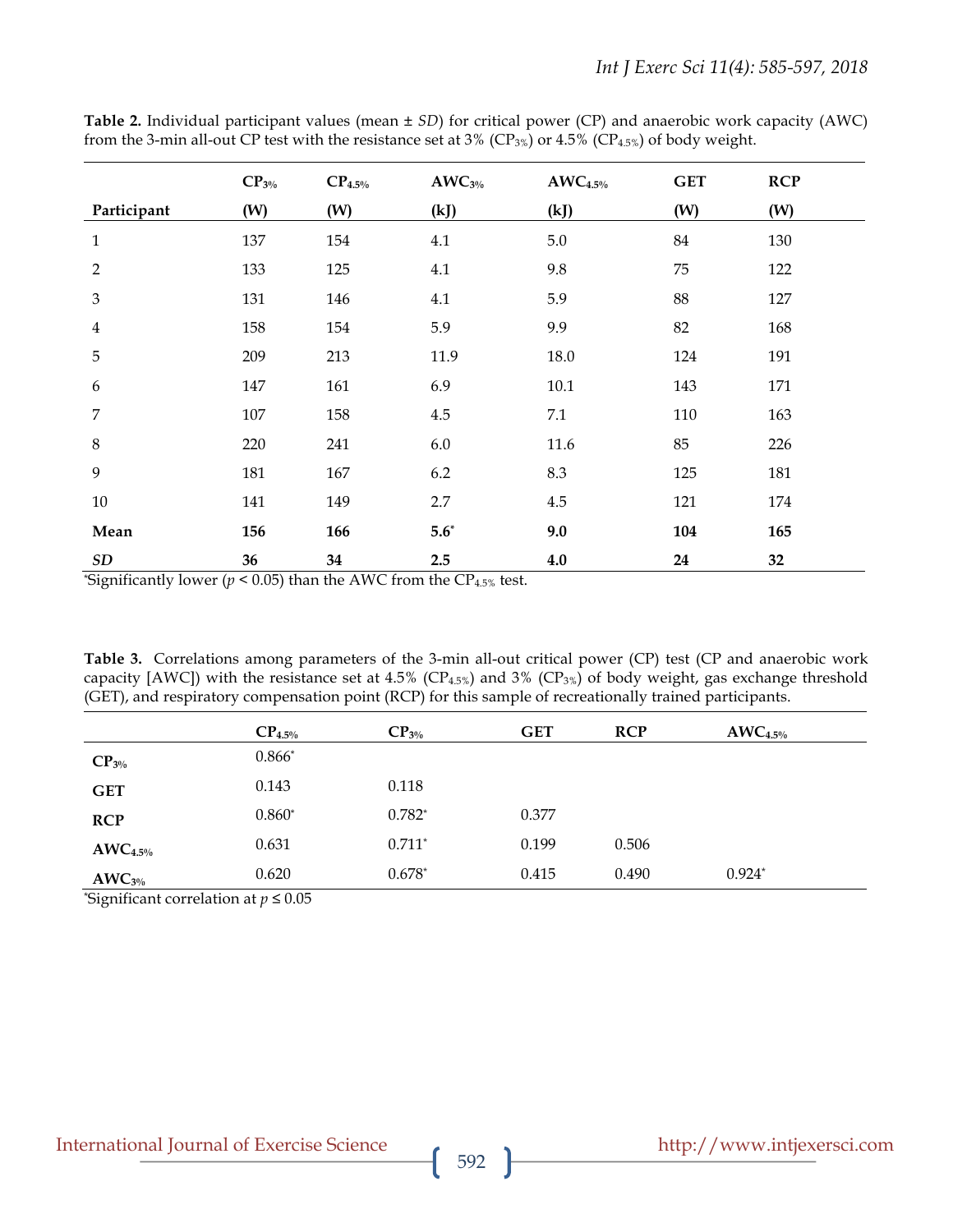

**Figure 2.** Bland Altman analysis of agreement between the critical power (CP) estimates from the 3-min all-out critical power ( $CP_{3min}$ ) test with resistance set at 4.5% and 3% for recreationally trained subjects. The middle solid line represents the mean of the difference between the CP estimates from the two methods ( $p = 0.106$ ). The upper and lower dotted lines represent the bias  $\pm 1.96$  SD (95% Limits of Agreement). The  $r^2 = 0.011$ ,  $p = 0.773$ .



**Figure 3.** Bland Altman analysis of agreement between anaerobic work capacity (AWC) estimates from the critical power (CP) test with resistance set at 4.5% and 3% for recreationally trained subjects. The middle solid line represents the mean of the difference between the AWC estimates from the two methods (p < 0.001). The upper and lower dotted lines represent the bias  $\pm 1.96$  SD (95% Limits of Agreement). The  $r^2 = 0.584$ ,  $p = 0.010$ .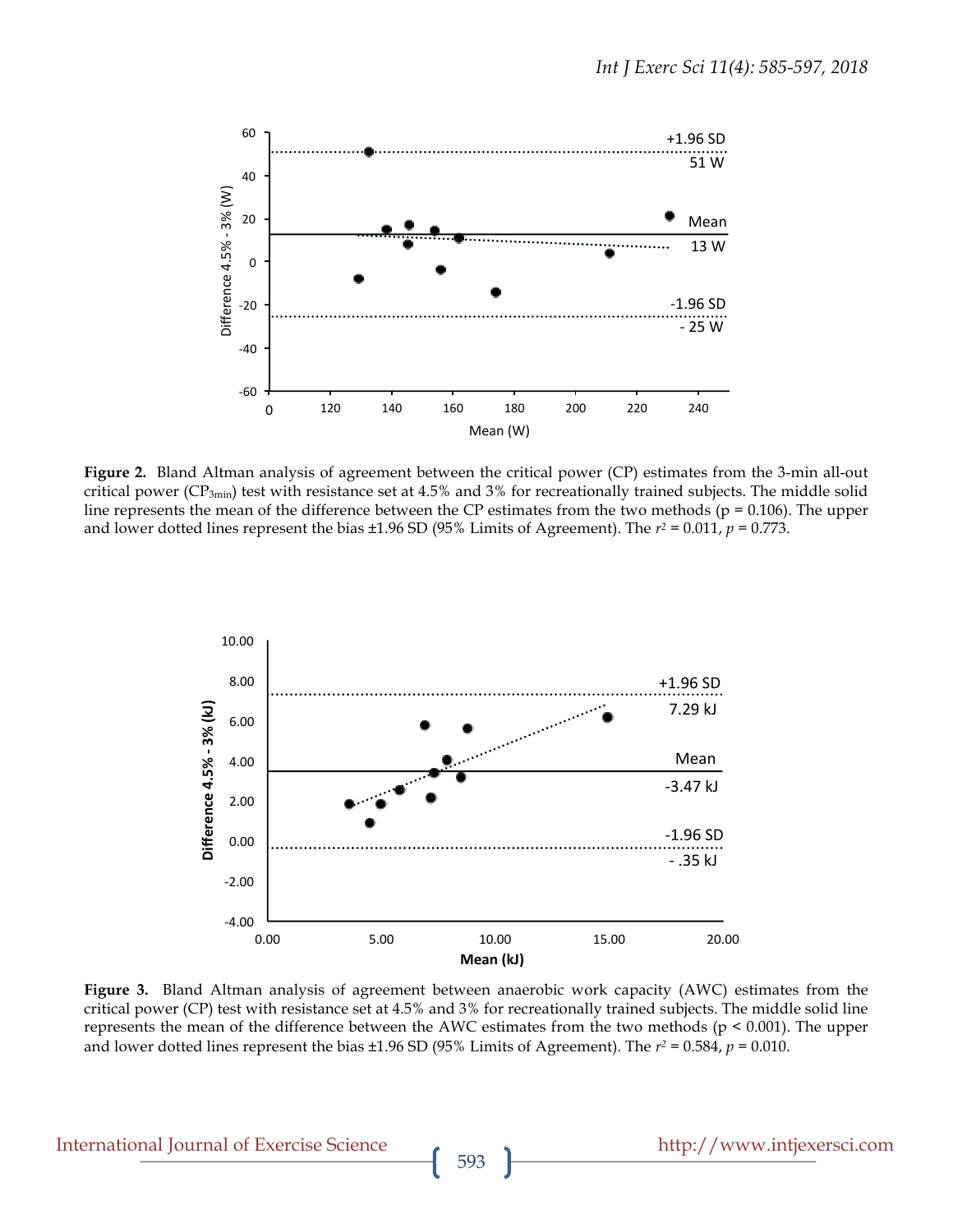

**Figure 4.** The mean ± SD pattern of response for the 3-min all-out critical power (CP<sub>3min</sub>) test with the resistance set at 4.5% (solid line) and 3% (dashed line) of body weight.

# **DISCUSSION**

The mean ( $\pm$  *SD*) PVO<sub>2peak</sub> from the incremental test to exhaustion (212  $\pm$  49 W) and VO<sub>2</sub> peak  $(46.5 \pm 7.3 \text{ mL} \cdot \text{kg}^{-1} \text{ min}^{-1}$ ; men =  $49.8 \pm 9.9 \text{ mL} \cdot \text{kg}^{-1} \text{ min}^{-1}$ ; women =  $44.4 \pm 4.7 \text{ mL} \cdot \text{kg}^{-1} \text{ min}^{-1}$ ) for the participants in the present study were similar to the mean  $\dot{PVO}_{2\text{peak}}$  (225  $\pm$  58 W) and  $\dot{VO}_2$ peak values  $(43.0 \pm 7.4 \text{ mL kg}^{-1} \text{min}^{-1})$  previously reported for recreationally trained participants (2). The mean  $\dot{V}O_2$  peak values for the men and women in this study resulted in classifications of "good" and "excellent", respectively (19). The GET occurred at 53  $\pm$  9% of  $\dot{V}O_2$  peak, and was similar to the range of GET values previously reported (54 – 75%  $\dot{V}O_2$  peak) for recreationally trained individuals (2,9,10). The RCP occurred at 79  $\pm$  11% (165  $\pm$  32 W) of peak power, which was within the range (70 – 84% peak power) previously reported for healthy participants (10). Thus, the  $PVO<sub>2peak</sub>$ , the  $VO<sub>2</sub>$  peak, GET, and RCP values for the participants in this present study were consistent with recreationally trained participants  $(2,4,9,10)$ . Furthermore, the power output at the RCP was not different from CP<sub>4.5%</sub> or CP<sub>3%</sub> (81) ± 15% and 76 ± 16% peak power, respectively), but the RCP and CP (4.5% and 3%) were greater than the GET. Previous studies (3,21) have suggested that the CP and RCP represent a similar intensity, that is greater than the GET, and demarcate the heavy from severe exerciseintensity domains. Thus, the current findings were consistent with the findings of others (3,21), and indicated that the CP and RCP may reflect similar exercise intensities.

In the present study, the  $CP_{4.5\%}$  and  $CP_{3\%}$  tests resulted in patterns of responses (Figure 4) for the power output versus time relationships that were consistent with the patterns of responses previously reported (2) for the  $CP_{3min}$  test with the resistance set at 4.5% of body weight. The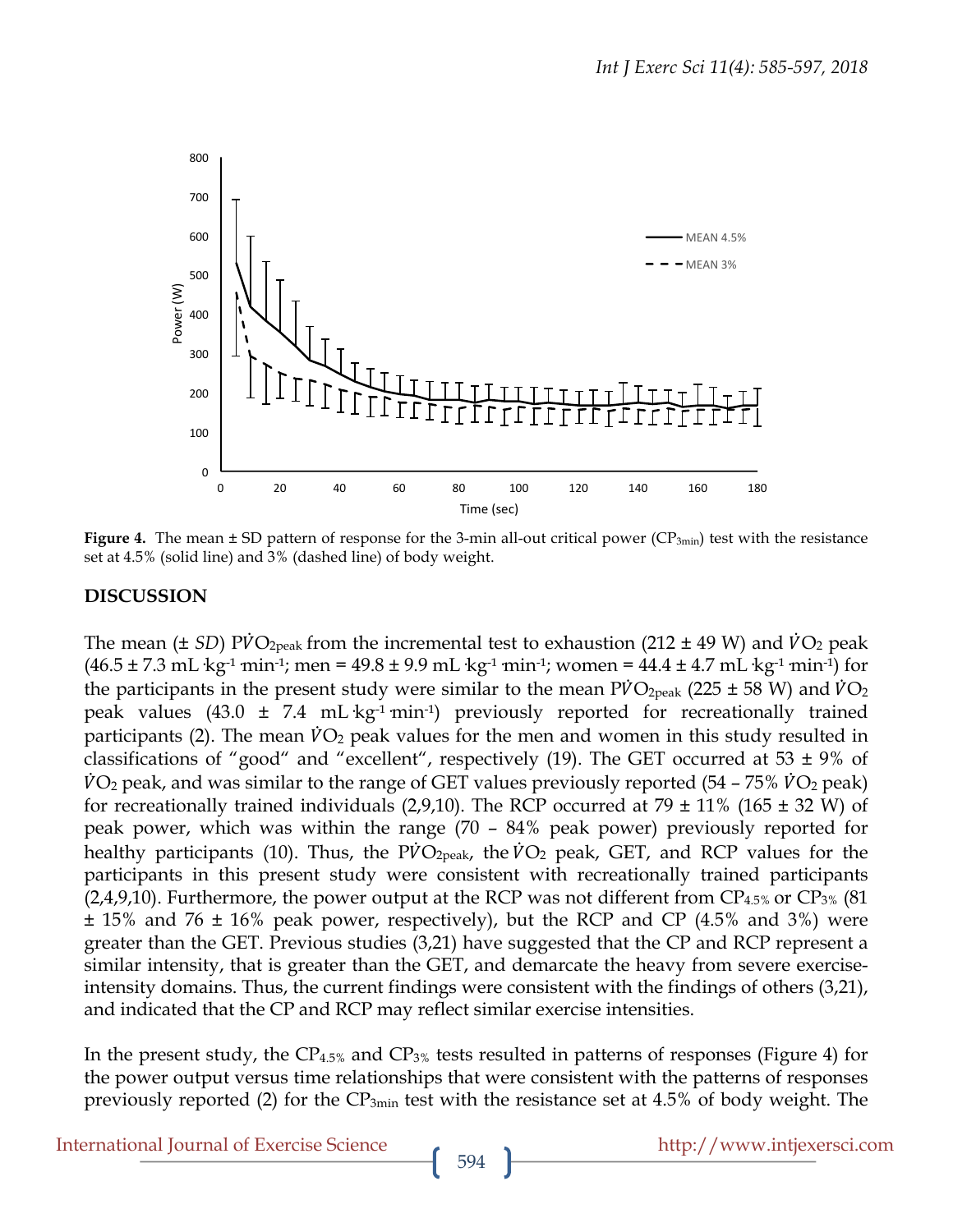patterns for power output versus time relationships for the  $CP_{3\%}$  and  $CP_{4.5\%}$  displayed initial increases in power output during the first 5 to 10 s, followed by steep declines during the first two min of the tests. The final min of the tests resulted in gradual decreases and plateaued during the final 30 s. A qualitative analysis of the patterns of responses for the two separate intensities in Figure 4 demonstrated a lower initial power output and more rapid initial decline in power output for the  $CP_{3\%}$  test compared to the  $CP_{4.5\%}$  test. In addition, the initial 5-s peak power output was significantly greater for the CP<sub>4.5%</sub> (531  $\pm$  161 W) than the CP<sub>3%</sub> (455  $\pm$ 162 W) tests. The participants reported post-CP3% that the resistance felt too light and resulted in a sensation of their momentum or inertia getting ahead of them causing them to slow their cadence to meet the resistance on the flywheel. Thus, the results of the present study indicated the  $CP_{3\%}$  and  $CP_{4.5\%}$  tests resulted in a pattern of response for the power output versus time relationship that were consistent with the patterns previously reported  $(2,8,31)$ , but the CP<sub>3%</sub> test resulted in a lower 5-s peak power output which suggested the resistance may be too low for participants to reach and maintain a maximal cadence throughout the test.

It has been suggested  $(8)$  that the percentage of body weight resistance for the  $CP_{3min}$  test should differ, depending on the training status of the participant. Specifically, resistances of 3, 4, and 5% were recommended for recreationally trained participants, anaerobic athletes, and endurance athletes, respectively (8). The recommendation for recreationally trained participants, however, was made in a small sample  $(n = 3)$  comparing the parameter estimates from the  $CP_{3min}$  test with a resistance set at 3% body weight to those from the  $CP_{3min}$  test on an electronically braked cycle ergometer using the linear factor (GET + 50%  $\Delta/[70 \text{ rev min-1}]^2$ ) to set the resistance (7). Previous evidence (2) examining the  $CP_{3min}$  test with the resistance set at 3.5% and 4.5% percentage of body weight indicated no significant difference between parameter estimates (CP or AWC) in recreationally trained participants, although the CP and AWC estimates from the CP3.5% test were 7 and 15% lower than the CP and AWC, respectively, from the CP4.5% test. In addition, the authors reported (2) the mean CP from the body weight resistance protocols (3.5 and 4.5%) were not different from the original multiple work bout model (17), but the AWC from the  $CP<sub>3.5%</sub>$  test was significantly lower. Therefore, we hypothesized that the resistance setting on the cycle ergometer would have no effect on the CP, but the 3% resistance setting would underestimate the AWC. The current findings indicated that the CP<sub>3%</sub> (156.4  $\pm$  36.1 W; 76  $\pm$  16% peak power) was ~7% lower than the CP<sub>4.5%</sub>  $(166.8 \pm 34.3 \text{ W}; 81 \pm 15 \text{ % peak power})$ , but the mean difference between the two estimates was not statistically significant (Figure 4). These findings, were consistent with those of Bergstrom et al. (2) who reported an  $\sim$ 7% lower estimate of CP from the CP<sub>3min</sub> test with the resistance set at 3.5% compared to 4.5%, but no statistically significant mean difference between the two estimates. Thus, the results of this study supported our hypothesis, and indicated that the resistance setting (3% or 4.5%) had no significant effect on the estimates of CP from the CP3min test.

The results of this study indicated the  $CP_{3\%}$  (5.6 ± 2.5 kJ) test significantly underestimated the AWC from the CP<sub>4.5%</sub>  $(9.0 \pm 4.0 \text{ kJ})$  test by ~38% (Table 2). These findings were similar to those of Bergstrom et al. (2) who reported that, although not significantly different, the AWC was 15% lower when the resistance was set at 3.5%, compared to 4.5%. In addition, it was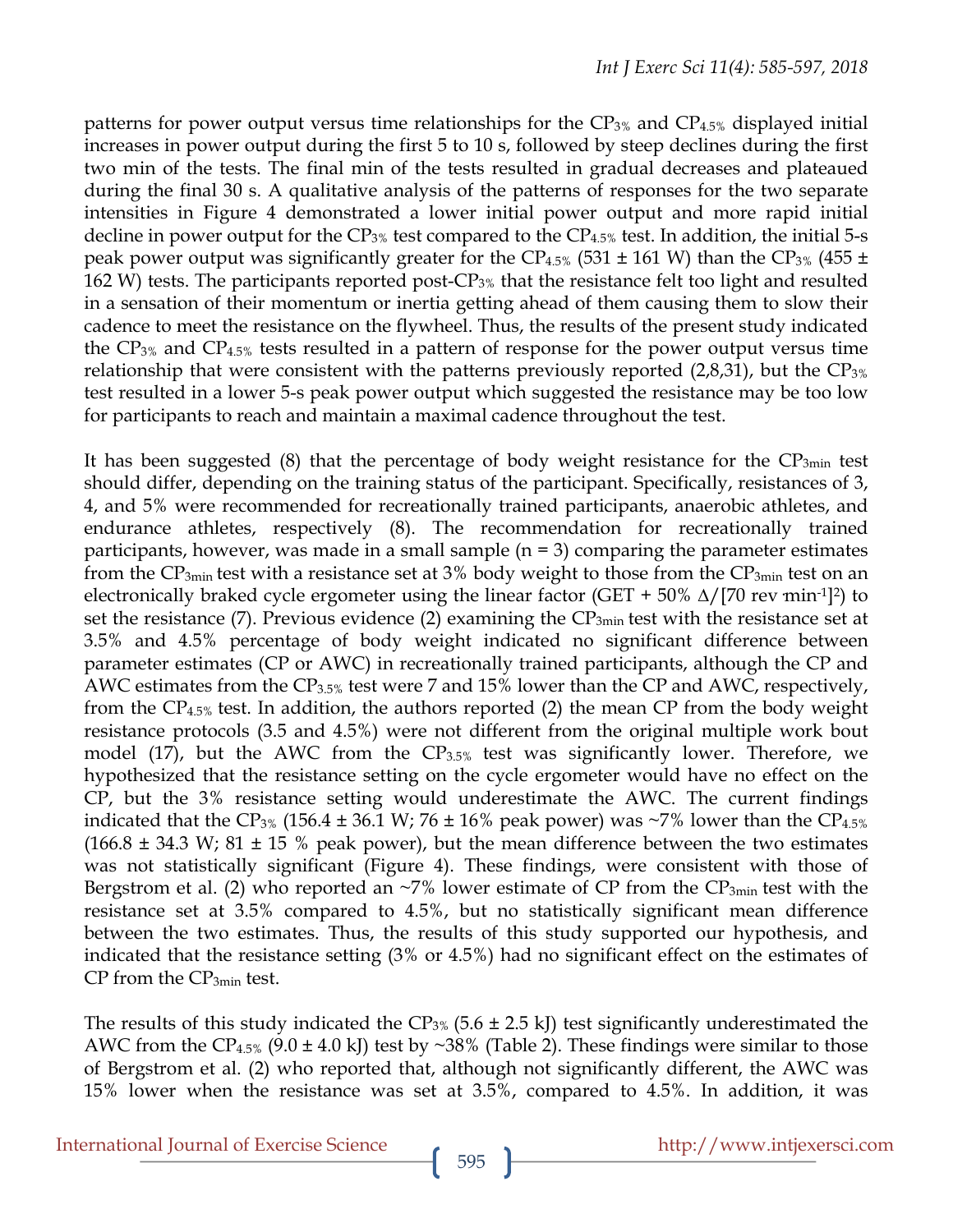previously reported (2) that the AWC from the test with the resistance set at 3.5% was significantly lower (~38%) than the original multiple work bout model (17), but the AWC from the test with resistance set at 4.5% was not. Based on their findings, the authors (2) suggested, "Even though there were no significant mean differences between the CP and AWC values from the  $CP_{3.5\%}$  and  $CP_{4.5\%}$  tests, the  $CP_{4.5\%}$  test is recommended because of its similarities to the [original, multiple workbout model]…" (p. 662). In this study, the mean AWC estimate from the test with the resistance set at  $4.5\%$  (9.0  $\pm$  4.0 kJ) was similar to the mean AWC previously reported  $(9.84 \pm 4.39 \text{ kJ}$  and  $10.4 \pm 2.6 \text{ kJ})$  for recreationally trained participants, but the mean AWC estimate from the test with the resistance set at  $3\%$  (5.6  $\pm$  2.5 kJ) was not (2,4). Therefore, these findings indicated that the CP and AWC estimates from the  $CP_{4.5\%}$  were consistent with values previously reported for recreationally trained participants (2,4), but the AWC estimate from the CP3% was lower than previously reported. The significantly lower AWC values for the  $CP_{3\%}$  test were likely related to the  $~14\%$  lower peak power output and more rapid decline in power output, when compared the  $CP_{4.5\%}$  test (Figure 4). Thus, the current findings supported our hypothesis and indicated that the resistance set at 3% of body weight resulted in an estimate of AWC that was significantly less than the AWC with the resistance set at 4.5%.

In conclusion, the results of the present study for both CP and AWC suggested that a resistance set at 3% of body weight for the  $CP_{3min}$  test may be too low to accurately estimate AWC, but 3% and 4.5% resulted in the same estimation of CP. Thus, the principal finding of this study was that a resistance of 4.5% of body weight for the CP3-min test in recreationally trained participants resulted in more accurate estimates of both CP and AWC, than using a resistance of 3%, when compared to the parameters of the CP tests previously reported  $(2,7,22)$ .

Currently, there are conflicting suggestions regarding the most valid resistance setting (3-5% of body weight) (2,7,8,22) for estimating CP and AWC from a  $CP_{3min}$  test for recreationally trained participants. This study determined if the CP and AWC estimates from a single 3-min all-out test were affected by the percentage of body weight used to set the resistance on a Monark cycle ergometer. There was no difference between the CP estimates from the test performed at a resistance of 3% or 4.5% of body weight, however, the AWC values from the  $CP_{3\%}$  test were significantly lower than the AWC values from the  $CP_{4.5\%}$  test and were not consistent with AWC values previously reported (2) in recreationally trained participants. These findings indicated that a resistance set at  $3\%$  of body weight for the CP<sub>3min</sub> test may be too low to accurately estimate AWC, but 3% and 4.5% resulted in the same estimation of CP. Therefore, the principal finding of this study was that a resistance of 4.5% of body weight for CP3min test may be more accurate to estimate AWC than using a resistance of 3% of body weight. These findings support the use of a common percentage of body weight to set the resistance  $(4.5\%$  of body weight) for the  $CP_{3min}$  test protocol in recreationally trained participants.